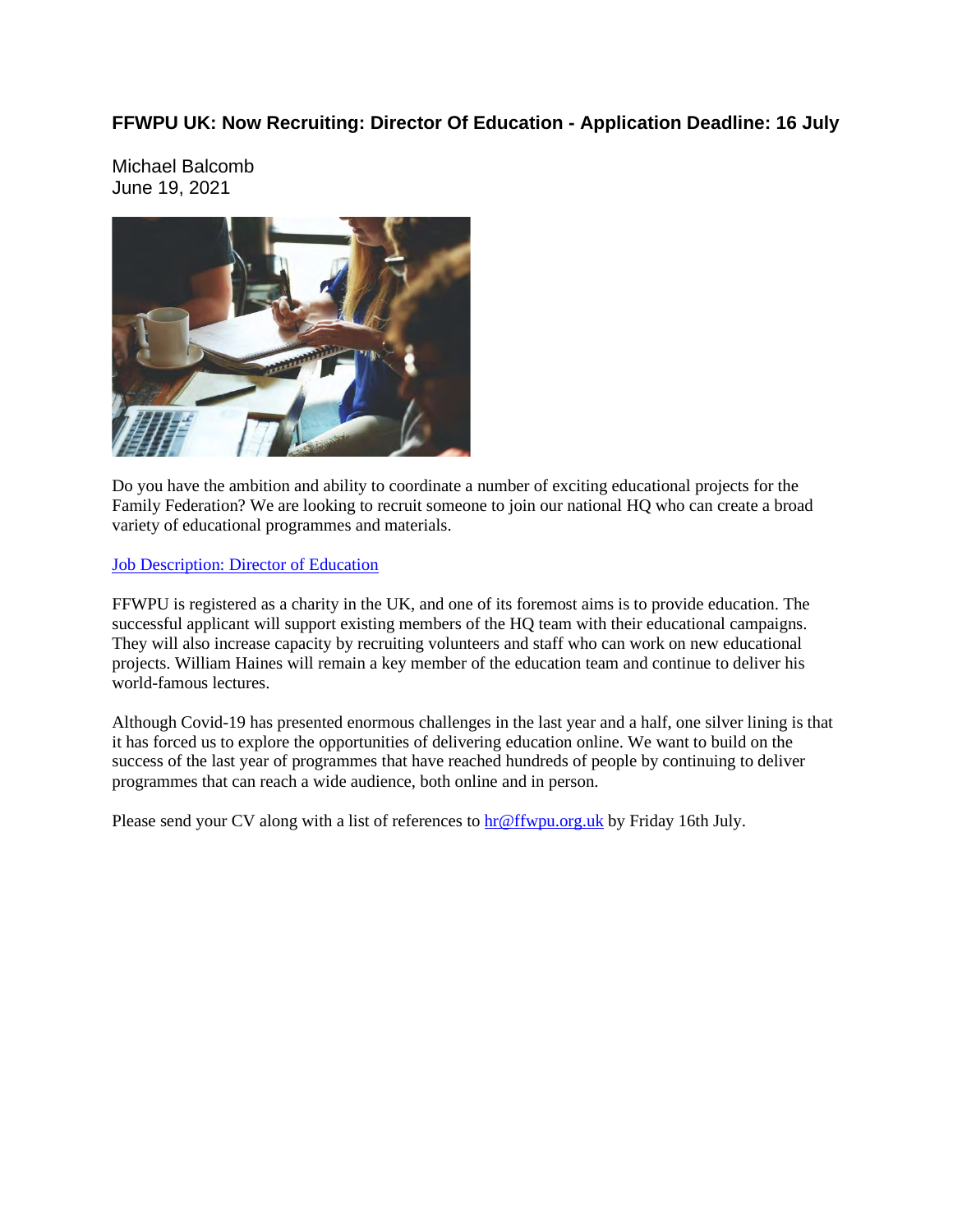

# Family Federation for World Peace and Unification

43 Lancaster Gate, London W2 3NA, UK Tel :44 (0) 20 7723 0721 Email : hq@ffwpu.org.uk Website: www.familyfed.co.uk

### **Job Description**

| Job Title            | Director of Education                                                                                                                       |
|----------------------|---------------------------------------------------------------------------------------------------------------------------------------------|
| Department           | Education                                                                                                                                   |
| Reports to           | <b>National Director</b>                                                                                                                    |
| <b>Work Schedule</b> | Number of Working Hours : Negotiable                                                                                                        |
|                      | Due to the nature of this position, the post holder must have a<br>flexible approach to working hours and weekend & bank holiday<br>duties. |
| Location             | Based at 43 Lancaster Gate, London W2 3NA, mostly working<br>from home                                                                      |
| Salary               | £11.91 per hour                                                                                                                             |
| <b>Start Date</b>    | Immediate                                                                                                                                   |

#### Position Summary

FFWPU UK wish to recruit a confident and creative individual to serve as Director for the Education Department to provide high-quality education and training of the teachings of Sun Myung Moon and Hak Ja Han to deepen the hearts and fortify the mission of our members. The postholder must have excellent communication and interpersonal skills together with experience in identifying educational needs and developing training programmes, workshops, seminars , etc.

This is a superb opportunity for someone who is committed to delivery and development of education in FFWPU UK. There is reasonable flexibility to adapt the role to the right candidate's skills, enthusiasm and vision.

#### Responsibilities and Duties

- Coordinate the dissemination of the teachings of FFWPU i.e. the Divine Principle and the teachings of Sun Myung Moon and Hak Ja Han
- Research, organise and cataglogue existing educational materials
- Create new educational materials (online, video, printed manuals & booklets) for study in the family or in home groups that deal with a variety of topics for a variety of target audiences, with an urgent priority for these materials:
	- o modular introduction to the marriage blessing
	- o introduction to the Divine Principle
- Ensure that all educational materials can be accessed consistently
- Work with other departments to support their educational objectives:
- Coordinate & develop education within the structure of FFWPU to raise staff, particularly in the arena of pastoral care
	- o Research and endorse good courses for training & development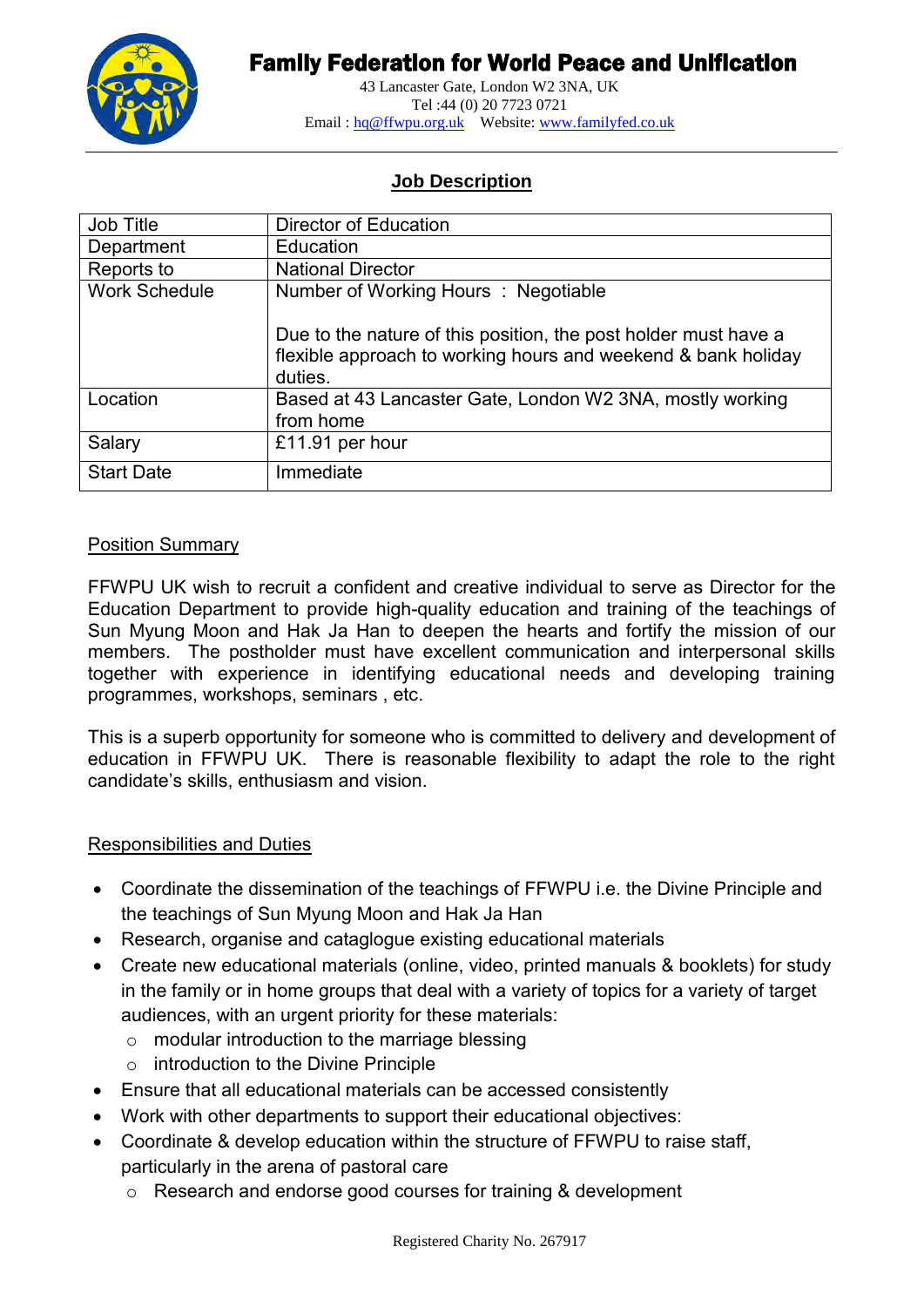

- o Create a series of courses (perhaps online or in person) for modular pastoral care training e.g. preaching, confidentiality, how to support births/deaths/marriages, etc.
- Plan and deliver a calendar of workshops throughout the year both residential and non-residential - that fulfil the above objectives
- Publicise materials, programmes and courses together with the FFWPU Communications Officer

## Essential Qualifications, Experience and Skills

- Educated to degree level or above
- Experience in planning, developing and delivering workshops or training
- Experience and awareness of FFWPU UK's children and youth work contexts
- Experience of, or the ability to engage with, virtual educational programmes
- Ability to recruit and support speakers with regard to workshop content, record keeping, evaluation
- Ability to maintain and ensure appropriate resources
- Strong organisational and administrative skills
- Good IT skills and ability with word processing, design and presentation software
- Ability to work in a team as well as on your own initiative
- Flexibility with working hours and ability to travel, with some trips necessitating overnight stays

### Personal Attributes

- This role is subiect to an Occupational Requirement (OR) that the successful applicant is a practising FFWPU member who is commited to the values, beliefs and behaviours set out in the teachings of Sun Myung Moon and Hak Ja Han.
- Strong commitment to FFWPU's mission, vision and values
- A "hands on" person who is also capable of strategic thinking and planning
- Willing to work within the FFWPU structures and procedures, despite the occasional frustration
- Self-motivated with an engaging level of enthusiasm
- Self-confident and credible, with a voice of authroity as appropriate
- Capacity for self-reflection and a commitment to accountability, learning and personal growth
- Willing to generate and develop ideas and new ways of working

### Job Dimensions

The post holder has line management responsibility for FFWPU UK employees and volunteers. He/she has budgetary responsibility.